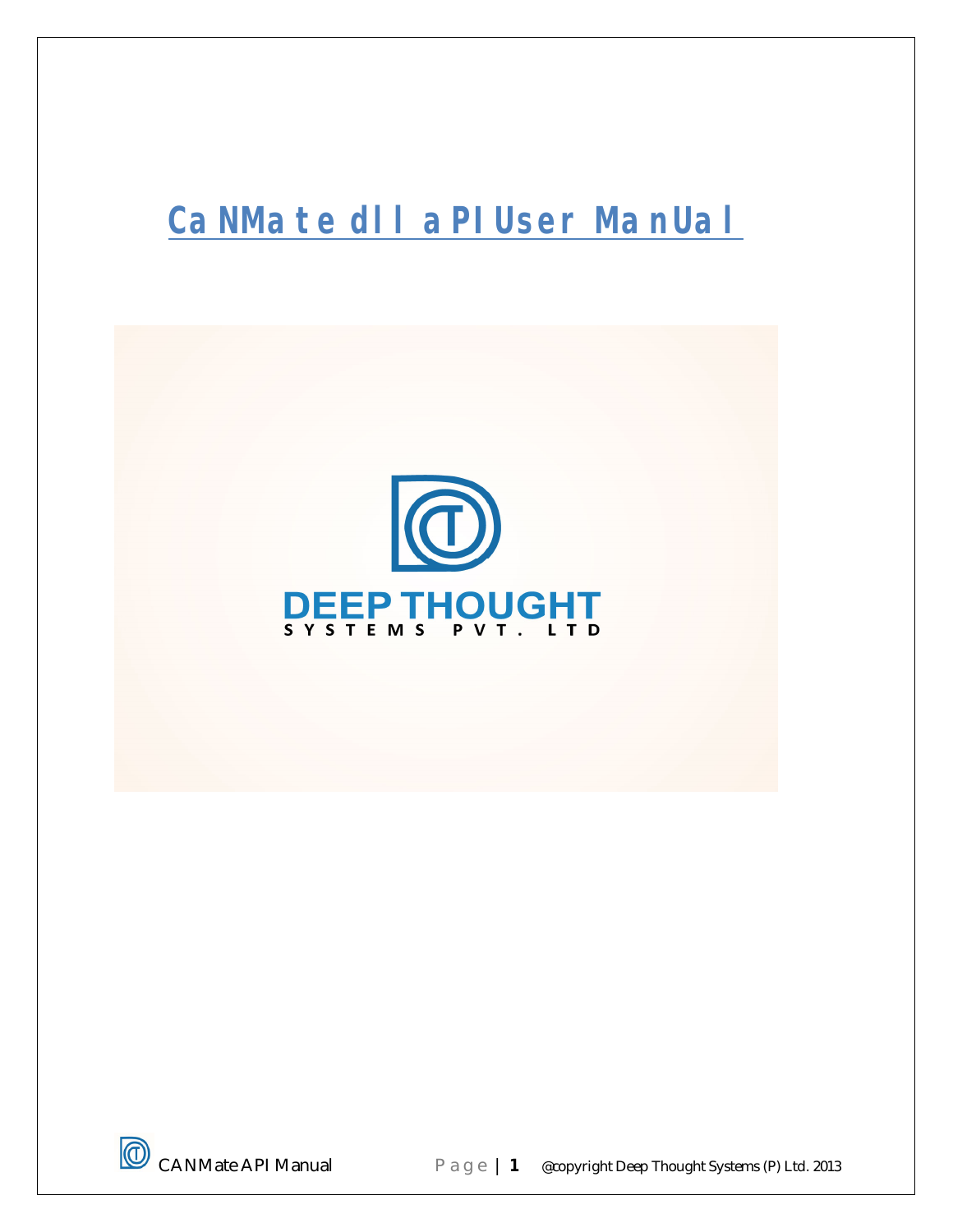# **Introduction**

CANMate is a high performing, yet low cost CAN to USB converter designed and manufactured by Deep Thought Systems (P) Ltd. Even though CANMate ships with powerful free software applications to do the basic operations, we perfectly understand that it is highly desirable for users to create their own custom applications. Hence we have incorporated a simple, yet powerful API implemented by the library, CANMate Dll. This document explains the relevant API functions and provides information to use the API functions in user programs.

# Overview of CANMate Library

CANMate API and hardware together implements a command response mechanism to carry out the tasks related to CAN bus sniffing. CANMate Dll has a multi threaded architecture and uses virtual COM port provided by the underlying hardware to communicate with the CANMate device.

Most of the API functions are designed as blocking functions except the function for transmitting CAN messages. This makes the programming model simple and programs easy to implement. Internal time out mechanisms are implemented to avoid any API function going into a wait mode. Because of the blocking nature of the APIs only one command can be issued at a time and the next command can be issued only after the first command has been completed and the results returned by the hardware. It is to be noted that only exception for this rule is API function to transmit CAN massages since it is a non blocking function. This enables one to write applications with high message rates.

Applications using CANMate Dll are required to implement two callback functions. One is for receiving CAN Messages and other is for receiving events. Errors like CAN Bus errors are reported using the event callback mechanism.

APIs are explained in detail in the following sections.

CANMate DLL provides the required APIs to communicate with the CANMate device. The API details are given below.

Most of the CANMate APIs sends a command to the device to take some action. So it has to wait till a reply comes.

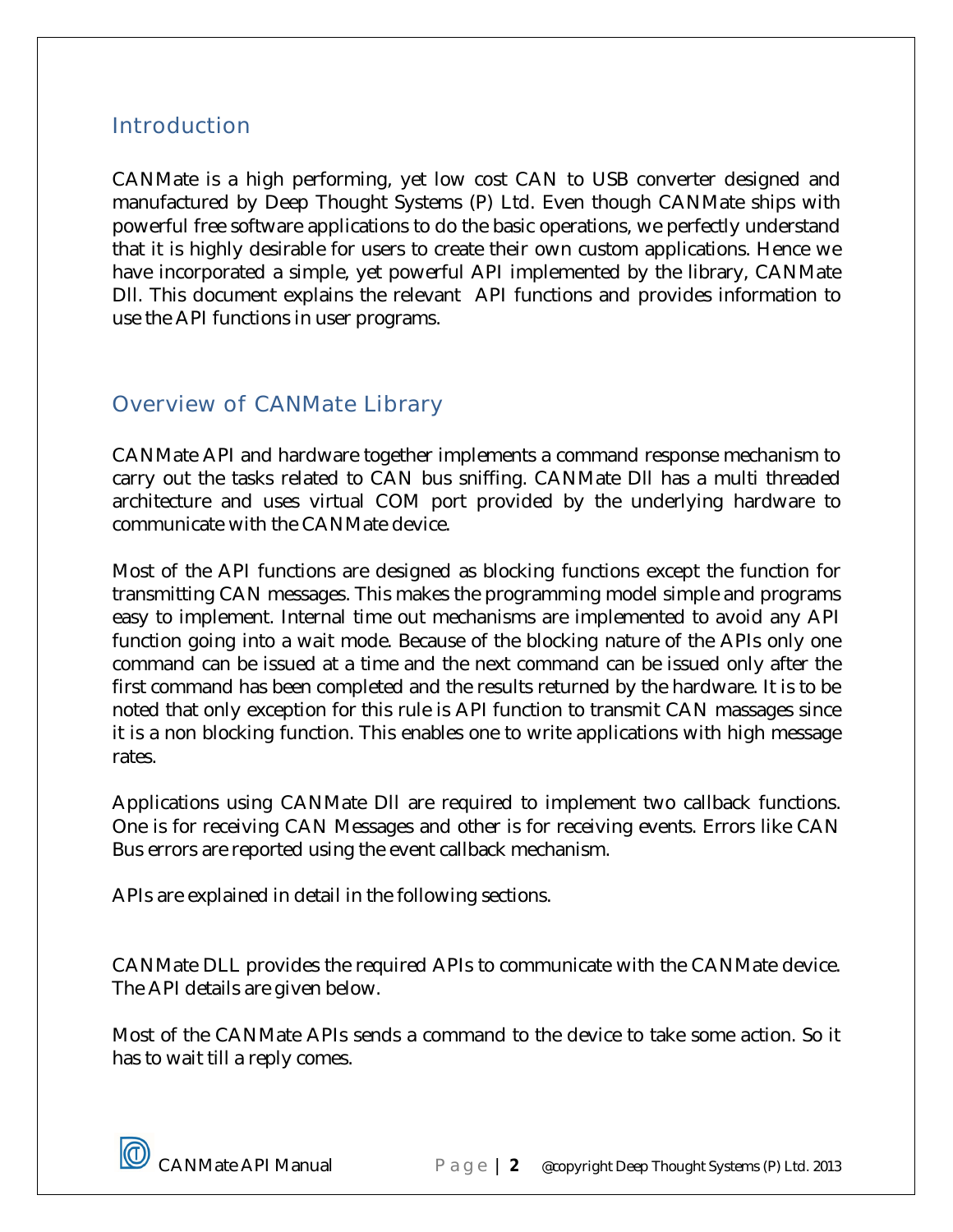# API Details

## **1. HANDLE OpenCANMate(LPVOID lpDataCallBack = NULL, LPVOID lpEventCallBack = NULL)**

This API enumerates all COM ports and finds the COM port to which CANMate hardware is connected. It then opens the CANMate. CANMate device internally initializes the CAN controller and replies with the status.

Note : Present version of CANMate Dll supports only one CANMate. It will open only the first CANMate even if multiple CANMate devices are connected to a PC.

*Parameters :*

1. LPVOID lpDataCallBack

This is a pointer to a call back function for the application to receive data

2. LPVOID lpEventCallBack

This is a pointer to a call back function for the application to receive events and error notifications.

#### **Return Value :**

Returns the COM port handle if SUCCESS. Returns NULL if there is any error.

# **2. int CloseCANMate(HANDLE hDev)**

This API sends the CLOSE command to CANMate. It also closes the COM port and frees all the related resources

*Parameters:*

1. HANDLE hDev

Handle of the COM port connected to CANMate device.

#### **Return value :**

Returns CANMate\_ERROR\_SUCCESS if successful

# **3. int SetCANBaudRate(HANDLE hDev, char chBaudRate)**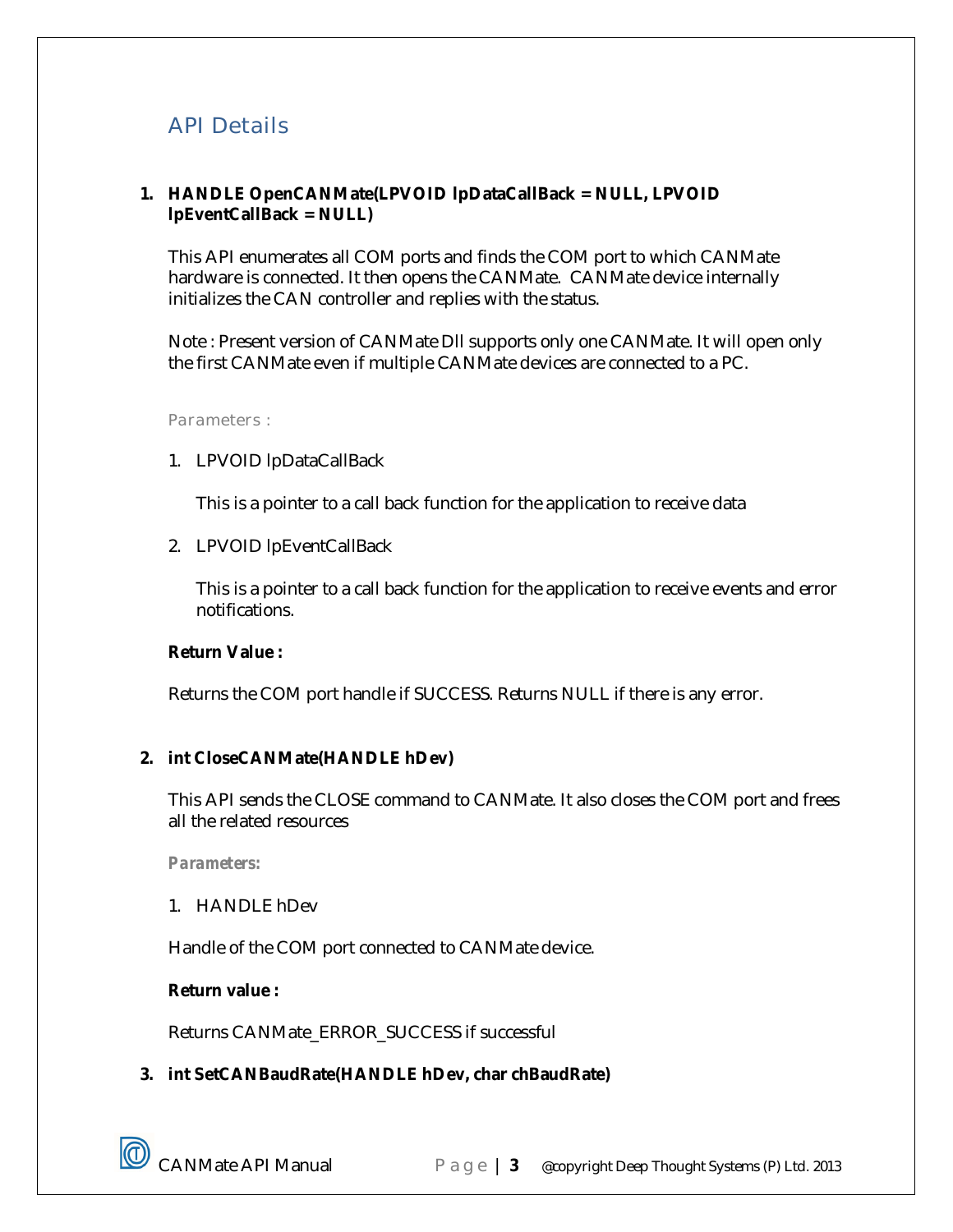This command sets the CAN baud rate of the CANMate.

*Parameters*

# 1. HANDLE hDev

Handle of the COM port connected to CANMate device.

2. char chBaudRate

Baud rate to be set. This should be one of the following.

BAUD\_RATE10K BAUD\_RATE20K BAUD\_RATE50K BAUD\_RATE80K BAUD\_RATE100K BAUD\_RATE125K BAUD\_RATE150K BAUD\_RATE175K BAUD\_RATE200K BAUD\_RATE225K BAUD\_RATE250K BAUD\_RATE275K BAUD\_RATE300K BAUD\_RATE500K BAUD\_RATE625K BAUD\_RATE800K BAUD\_RATE1000K

#### **Return value :**

Returns CANMate\_ERROR\_SUCCESS if successful.

# **4. int WriteCANMessage(HANDLE hDev,CANMsg\* pMsg)**

This function transmits a single CAN message. No ack is given for the transmitted message and hence the function does not wait.

*Parameters*

1. HANDLE hDev

Handle of the COM port connected to CANMate device.

2. CANMsg\*pMsg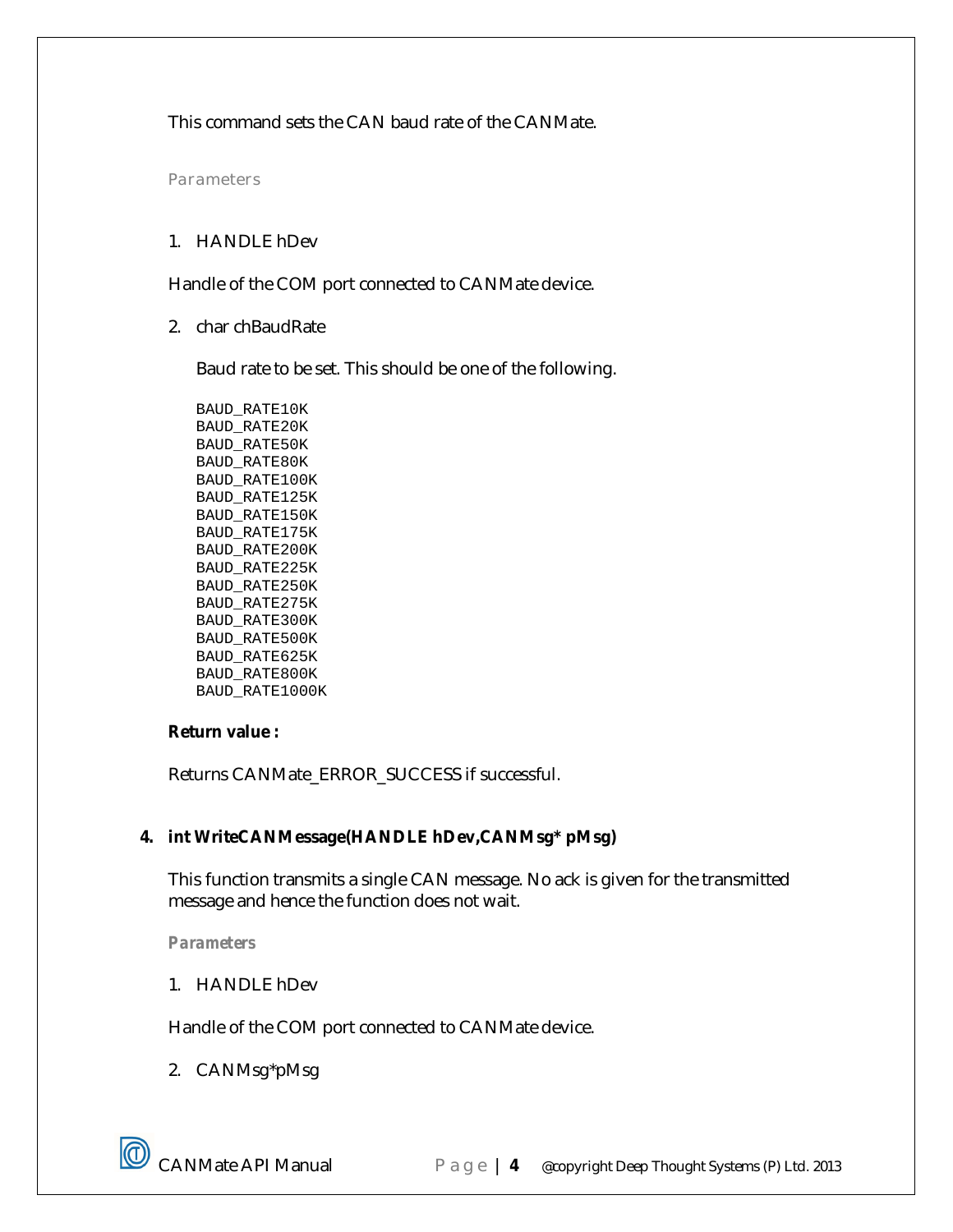Pointer to a can message structure

#### **Return value :**

Returns number of bytes written

# **5. Int StartReception (HANDLE hDev)**

This function sets the CANMate to transfer the received messages to the PC application. CANMate firmware will not transfer the messages to PC unless this function is invoked.

#### *Parameters*

1. HANDLE hDev

Handle of the COM port connected to CANMate device.

#### **Return value :**

Returns CANMate\_ERROR\_SUCCESS if successful.

#### **6. int StopReception (HANDLE hDev**

This function instructs the CANMate firmware to stop transferring the received messages to the PC application. It is advised to call this function if the PC app is not listening for any CAN messages.

#### *Parameters*

1. HANDLE hDev

Handle of the COM port connected to CANMate device.

#### **Return value :**

Returns CANMate\_ERROR\_SUCCESS if successful.

# **7. Int SetNormalMode(HANDLE hDev)**

This function sets the CANMate in "Normal" mode. This is the default mode in which CANMate powers up. This mode should be set for normal operation of CANMate.

*Parameters*

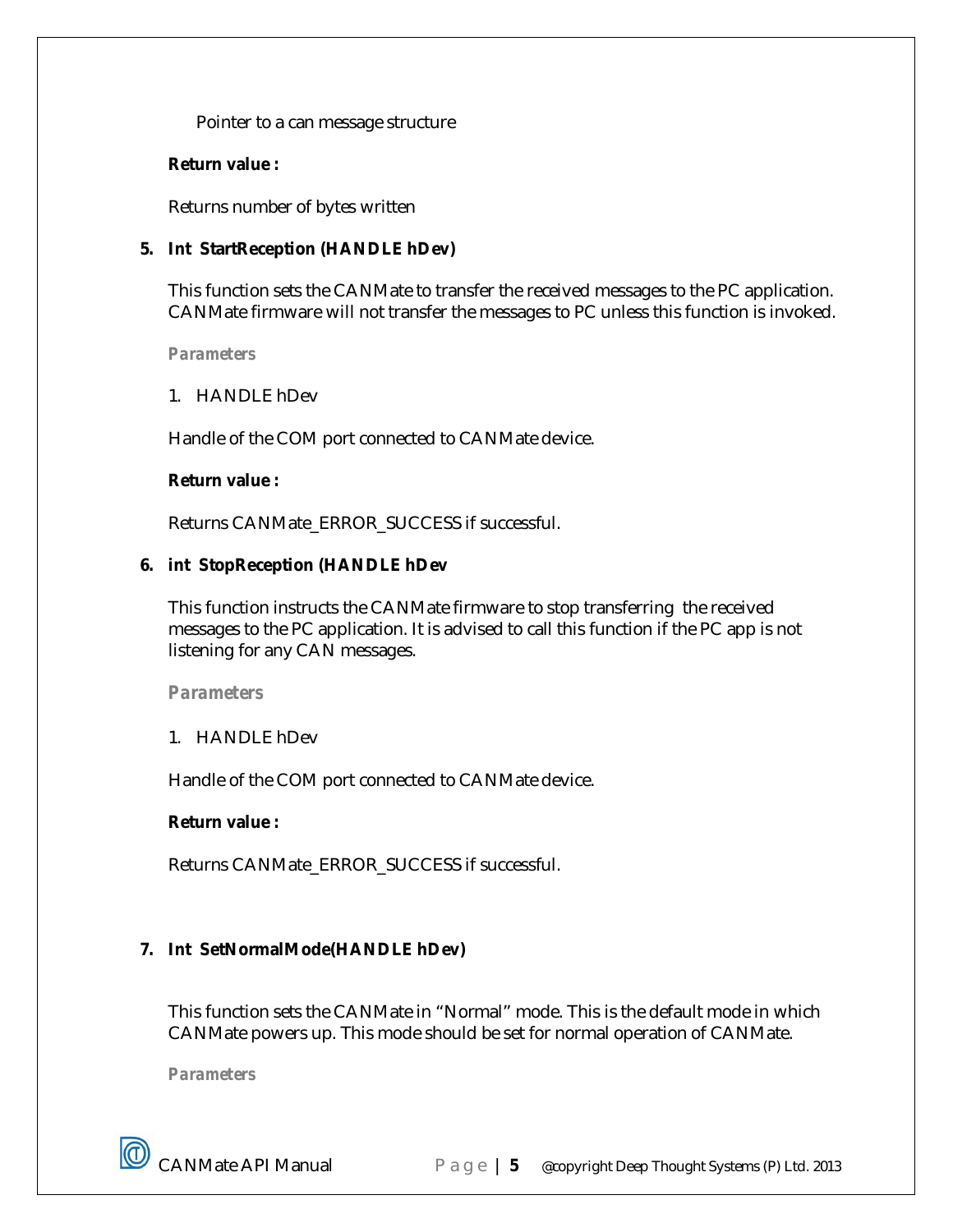# 1. HANDLE hDev

Handle of the COM port connected to CANMate device.

# **Return value :**

Returns CANMate\_ERROR\_SUCCESS if successful.

# **8. int SetLoopbackMode(HANDLE hDev)**

This function sets the CAN controller inside CANMate in "Loopback" mode. In loopback mode transmitted messages from PC application will not be transmitted in the CAN bus, but will be returned as received messages. This mode is useful during application development as a testing and debugging aid.

*Parameters*

1. HANDLE hDev

Handle of the COM port connected to CANMate device.

#### **Return value :**

Returns CANMate\_ERROR\_SUCCESS if successful.

# **9. int GetCurrentMode(HANDLE hDev, int\* pData)**

This function gets the current CAN controller operating mode.

*Parameters*

1. HANDLE hDev

Handle of the COM port connected to CANMate device.

2. Int\* pData

The current mode will be returned in this pointer. It can be one of the following values.

```
ECAN_NORMAL_MODE 
ECAN_LOOPBACK_MODE
```
# **Return value :**

Returns CANMate\_ERROR\_SUCCESS if successful.

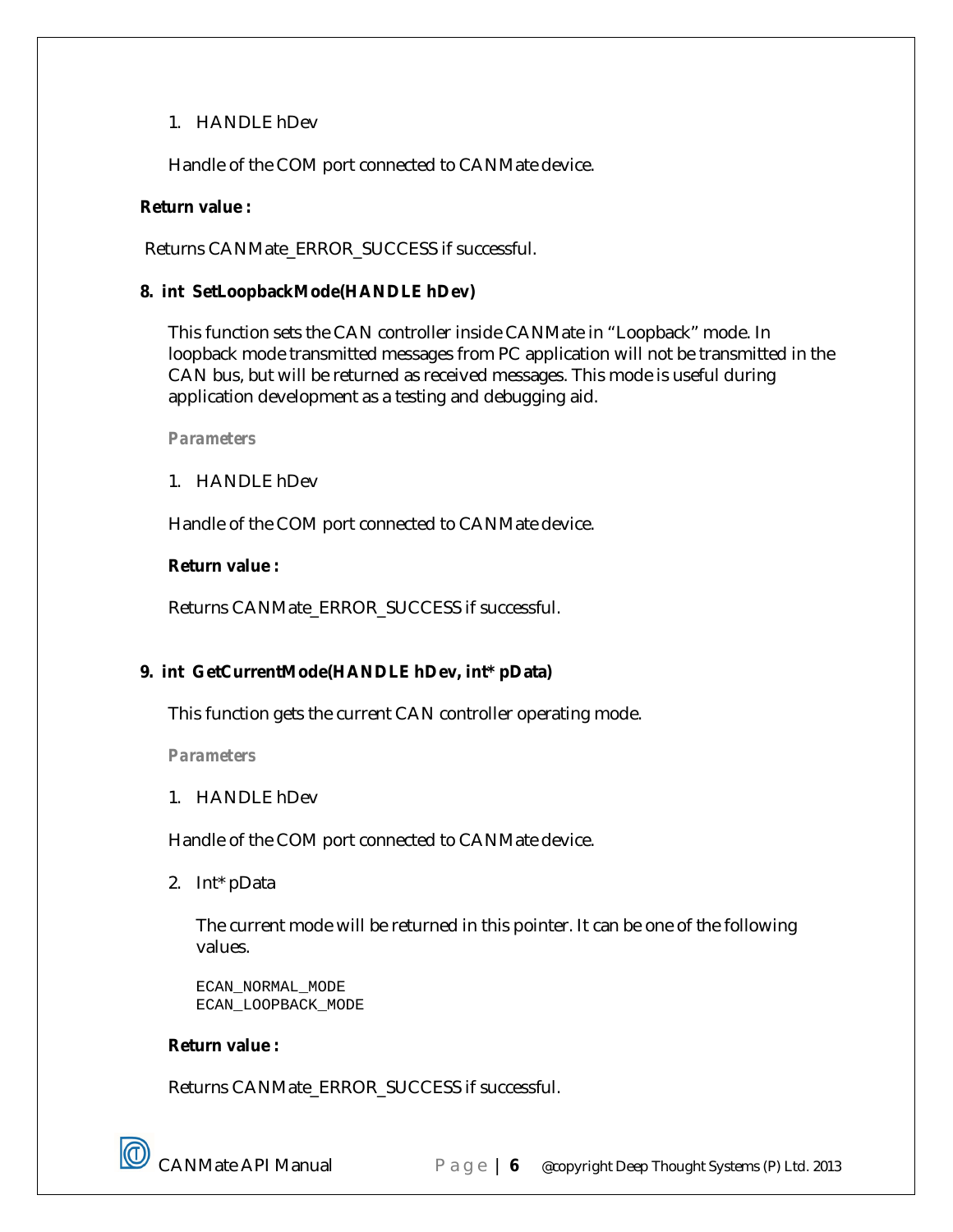# **10. int GetCurrentBaudRate(HANDLE hDev, int\* pData)**

This function gets the current CAN controller baud rate.

*Parameters*

1. HANDLE hDev

Handle of the COM port connected to CANMate device.

2. Int\* pData

The current baud rate will be returned in this pointer. It can be one of the following values.

BAUD\_RATE10K BAUD\_RATE20K BAUD\_RATE50K BAUD\_RATE80K BAUD\_RATE100K BAUD\_RATE125K BAUD\_RATE150K BAUD\_RATE175K BAUD\_RATE200K BAUD\_RATE225K BAUD\_RATE250K BAUD\_RATE275K BAUD\_RATE300K BAUD\_RATE500K BAUD\_RATE625K BAUD\_RATE800K BAUD\_RATE1000K

#### **Return value :**

Returns CANMate\_ERROR\_SUCCESS if successful.

# **11.int GetFirmwareVersion(HANDLE hDev, int\* pData)**

This function gets the current CANMate firmware version number. Version number is a 2 byte format with MSB representing the Major version and LSB the Minor version.

*Parameters*

1. HANDLE hDev

Handle of the COM port connected to CANMate device.

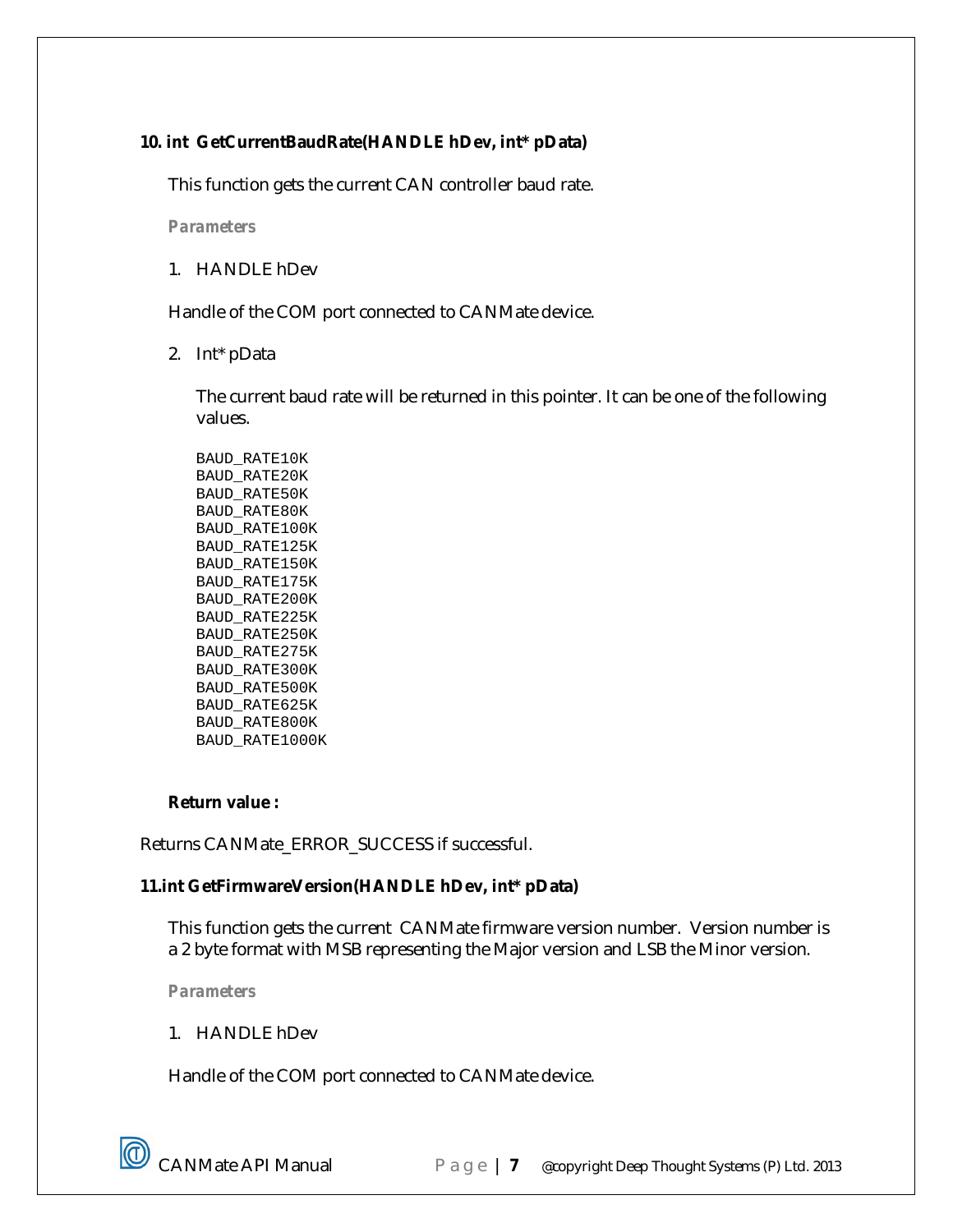# 2. Int\* pData

The current firmware version number will be returned in this pointer.

# **Return value :**

.Returns CANMate\_ERROR\_SUCCESS if successful.

# **12. typedef int (\*EVNT\_CALLBACK)(CANEvent \*pnEvnt)**

This is the prototype of event call back.

*Parameters*

1. CANEvent \*pnEvnt

Pointer to a CANEvent structure.

#### **Return value :**

Returns value is currently ignored by the DLL. It is advised to return 0 for future compatibility.

# **13. typedef int (\*DATA\_CALLBACK)(CANMsg \*pMsg, int \*nNumMsgs)**

This is the prototype of data call back.

*Parameters*

1. CANMsg \*pMsg

Pointer to a CANMsg structure. For receiving CAN Messages.

2. int \*nNumMsgs

Number of messages will be returned in this pointer.

*Note : Currently, the number of messages returned is fixed as 1. Hence the application only needs to ensure that the memory pointed by parameter 1 (CANMsg \*pMsg ) has enough size to store a single CAN Message.*

# **Return value :**

Returns value is currently ignored by the DLL. It is advised to return 0 for future compatibility.

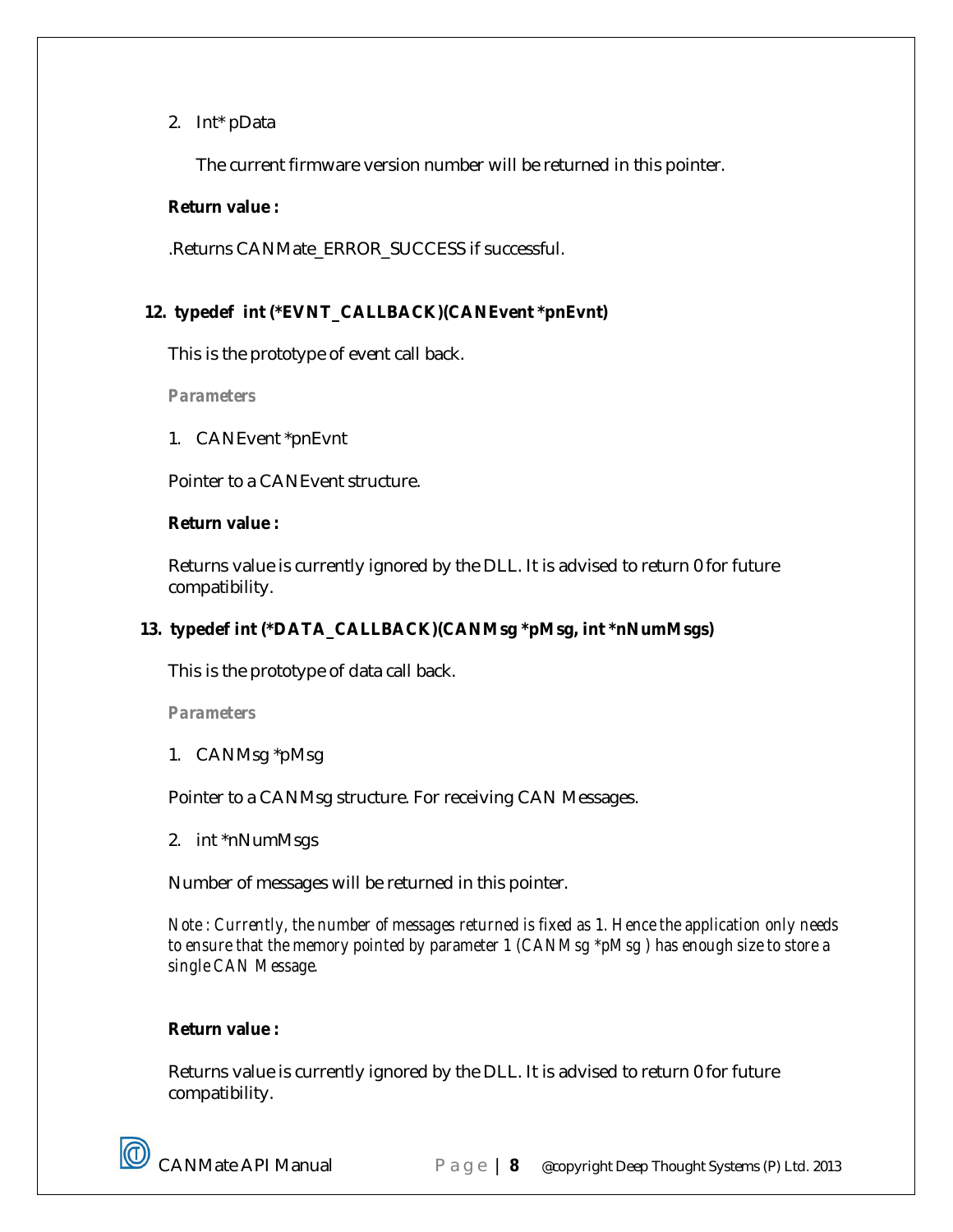# CANMate Dll Structures

This section explains the structures used by the CANMate Dll.

1. CAN Message Structure

# Fields :

bExtended : This field should be non zero for extended messages and 0 for standard messages

chTmStmpH : Upper byte of time stamp field. chTmStmpL : Lower byte of time stamp field Time stamp is ignored for transmit messages

EArbId1 : MSB containing bits 25 to 29 in the case of extended messages and igonored for standard messages

EArbId0 : 3rd Byte in the case of extended messages and igonored for standard messages

SArbId1 : 2nd Byte in the case of extended messages and MSB containing bits 9 to 11 for standard messages

SArbId0 : 1st Byte for both extended and standard messages

DLC : Message length (8 maximum)

D0 to D7 : Message bytes.

2. CAN Event Structure

#### Fields :

chErr : The type of error

This is a bit field and following is the definition

| UART ERROR       |  | 0x01 // 0x0000 0001 |
|------------------|--|---------------------|
|                  |  |                     |
| CAN_TXERROR      |  | 0x02 // 0x0000 0010 |
| CAN BUS OFF      |  | 0x04 // 0x0000 0100 |
| CAN BUF OVERFLOW |  | 0x08 // 0x0000 1000 |
| CAN_TX_PASSIVE   |  | 0x10 // 0x0001 0000 |
| CAN RX PASSIVE   |  | 0x20 // 0x0010 0000 |
|                  |  |                     |